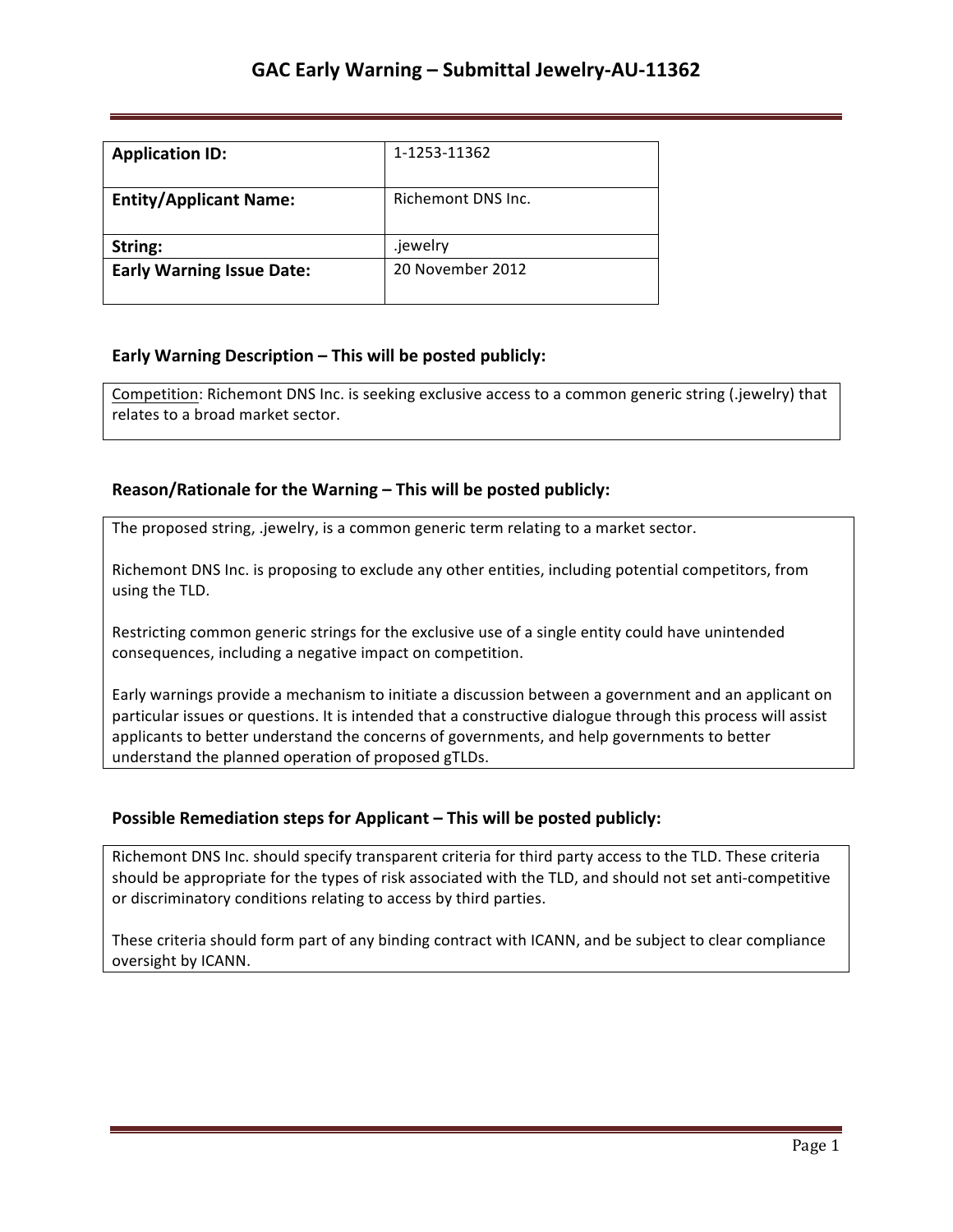## **Further Notes from GAC Member(s) (Optional) – This will be posted publicly:**

This Early Warning is from the Department of Broadband, Communications and the Digital Economy (DBCDE), on behalf of the Australian Government. In the first instance, communications and responses to this early warning should be emailed to gacearlywarning@gac.icann.org, with the text "Australian EW" and the application ID in the subject field.

# **INFORMATION FOR APPLICANTS**

# **About GAC Early Warning**

The GAC Early Warning is a notice only. It is not a formal objection, nor does it directly lead to a process that can result in rejection of the application. However, a GAC Early Warning should be taken seriously as it raises the likelihood that the application could be the subject of GAC Advice on New gTLDs or of a formal objection at a later stage in the process. Refer to section 1.1.2.4 of the Applicant Guidebook (http://newgtlds.icann.org/en/applicants/agb) for more information on GAC Early Warning.

# **Instructions if you receive the Early Warning**

**ICANN** strongly encourages you work with relevant parties as soon as possible to address the concerns voiced in the GAC Early Warning.

### **Asking questions about your GAC Early Warning**

If you have questions or need clarification about your GAC Early Warning, please contact gacearlywarning@gac.icann.org. As highlighted above, ICANN strongly encourages you to contact gacearlywarning@gac.icann.org as soon as practicable regarding the issues identified in the Early Warning. 

#### **Continuing with your application**

If you choose to continue with the application, then the "Applicant's Response" section below should be completed. In this section, you should notify the GAC of intended actions, including the expected completion date. This completed form should then be sent to gacearlywarning@gac.icann.org. If your remediation steps involve submitting requests for changes to your application, see the change request process at http://newgtlds.icann.org/en/applicants/customer-service/change-requests.

In the absence of a response, ICANN will continue to process the application as submitted.

#### **Withdrawing your application**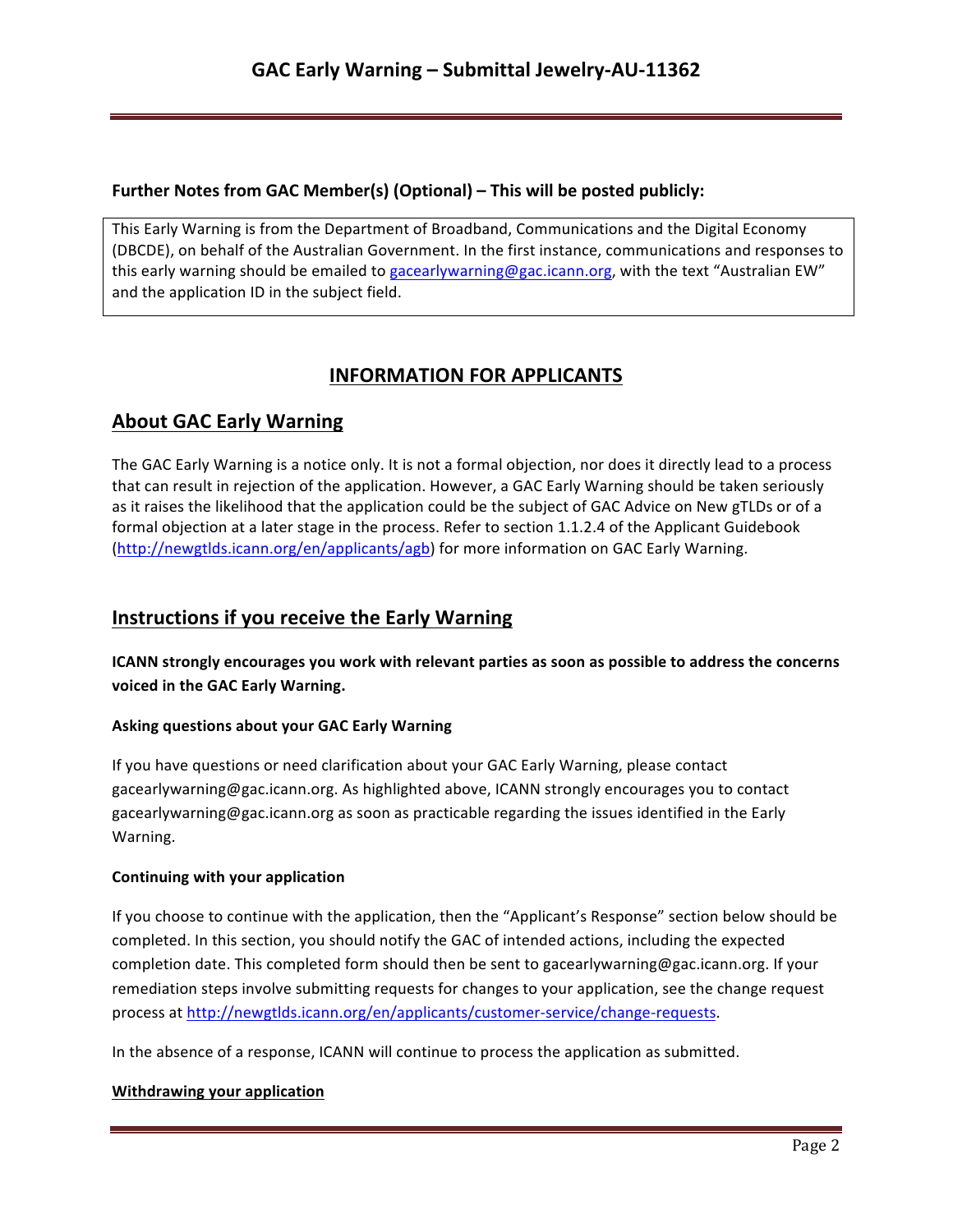# **GAC Early Warning – Submittal Jewelry-AU-11362**

If you choose to withdraw your application within the 21-day window to be eligible for a refund of 80% of the evaluation fee (USD 148,000), please follow the withdrawal process published at http://newgtlds.icann.org/en/applicants/customer-service/withdrawal-refund. Note that an application can still be withdrawn after the 21-day time period; however, the available refund amount is reduced. See section 1.5 of the Applicant Guidebook.

For questions please contact: **gacearlywarning@gac.icann.org** 

### **Applicant Response:**